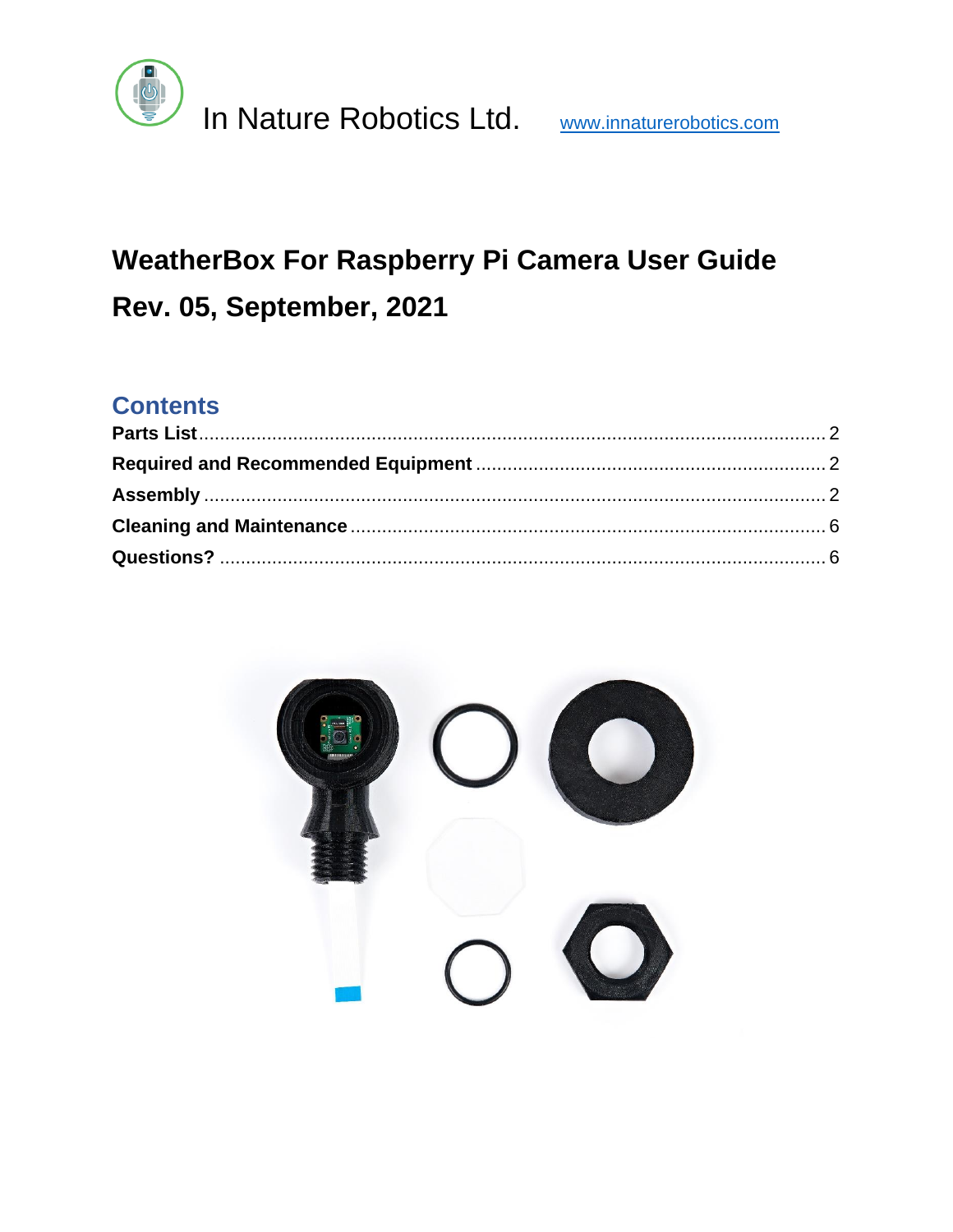

In Nature Robotics Ltd. [www.innaturerobotics.com](http://www.innaturerobotics.com/)

The WeatherBox is a plastic weatherproof housing for the Raspberry Pi version 2 (v2) camera module. It is intended for use on Autonomous Surface Vessels (ASVs), but could be used in any application where there is a need to take pictures outdoors with the Raspberry Pi camera and a need to connect the camera to other electronics such as a Raspberry Pi computer in a separate enclosure.

## <span id="page-1-0"></span>**Parts List**

- 1. WeatherBox Camera Enclosure (135 mm x 89 mm x 68 mm) with 35 mm diameter threaded stem.
- 2. 89 mm diameter threaded locking collar.
- 3. Hex locking nut for attachment to threaded stem of camera enclosure.
- 4. Octagonal 2 mm thick transparent plexiglass plate.
- 5. 43 mm x 5 mm rubber o-ring for mounting underneath the plexiglass plate. Although pictured separately in the above photo, it is glued to the WeatherBox Camera enclosure.
- 6. 36 mm x 3.5 mm rubber o-ring for mounting on the flange at the top of the threaded stem.
- 7. (WeatherBox-CAM models only) Raspberry Pi v2 Camera Module and ribbon cable.

### <span id="page-1-1"></span>**Required and Recommended Equipment**

- 1. For the base WeatherBox model (without a camera included) a Raspberry Pi v2 Camera Module with ribbon cable is required.
- 2. Electronics enclosure with 36 mm diameter hole for housing Raspberry Pi or similar processor equipment. Desiccant for the enclosure is recommended to protect against humidity and condensation.
- 3. Silicone grease (ex: Trident silicone grease) is recommended for application to the rubber o-rings prior to installation.
- 4. Power drill with bit(s) for creating a 35 mm diameter hole in the desired electronics enclosure.

# <span id="page-1-2"></span>**Assembly**

- 1. With the ribbon cable connected to the Raspberry Pi v2 Camera Module, thread the ribbon cable through the large, front opening of the Weather Box Camera Enclosure, so that the ribbon cable emerges from the bottom of the threaded stem.
- 2. Make sure that the camera lens is facing outward and gently snap the 4 holes of the Camera Module circuit board over the 4 small (2 mm diameter) mounting posts. Be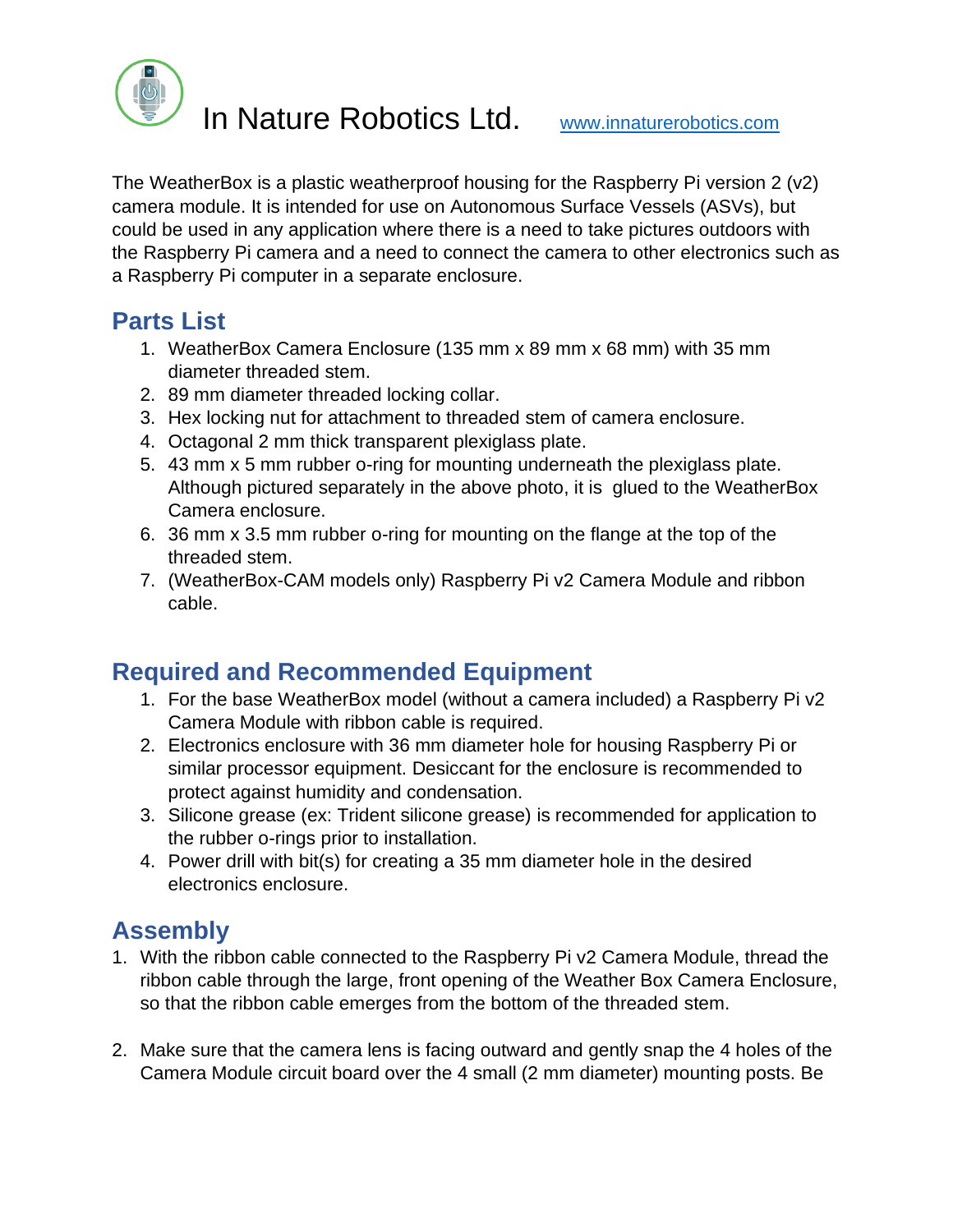

careful not to press too hard. The erasure end of a pencil or similar can be useful for pressing in the circuit board at the corners to get it securely in place.



3. Place the octagonal plexiglass plate over top of the large o-ring, so that it is centered over the opening: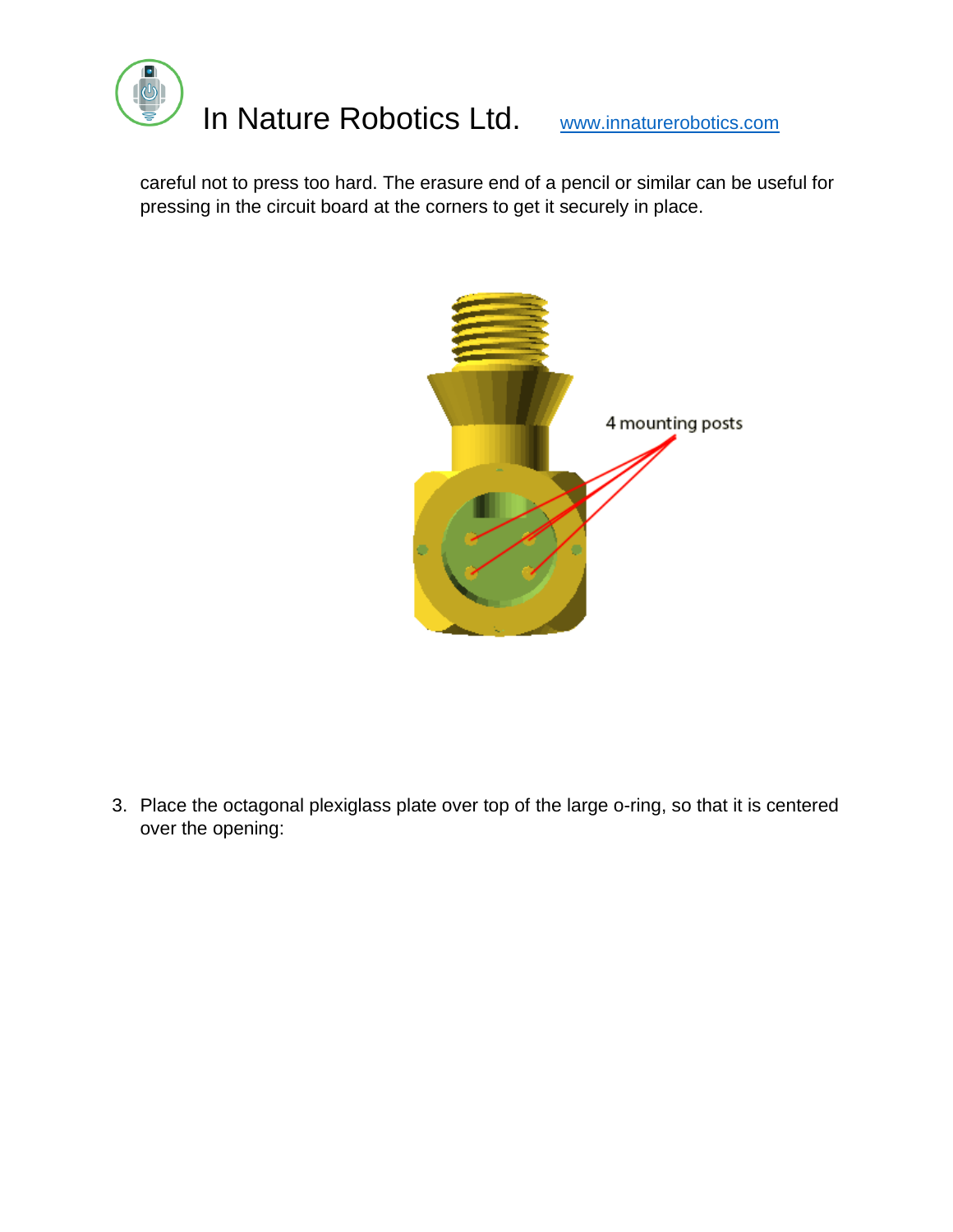

# In Nature Robotics Ltd. [www.innaturerobotics.com](http://www.innaturerobotics.com/)



4. Screw the 89 mm locking collar securely over the plexiglass window in the direction shown until some resistance is felt. **DO NOT OVER-TIGHTEN!**



5. Prepare the electronics housing for the Raspberry Pi or other microprocessor equipment by drilling a circular hole about 35 mm wide (it needs to be just slightly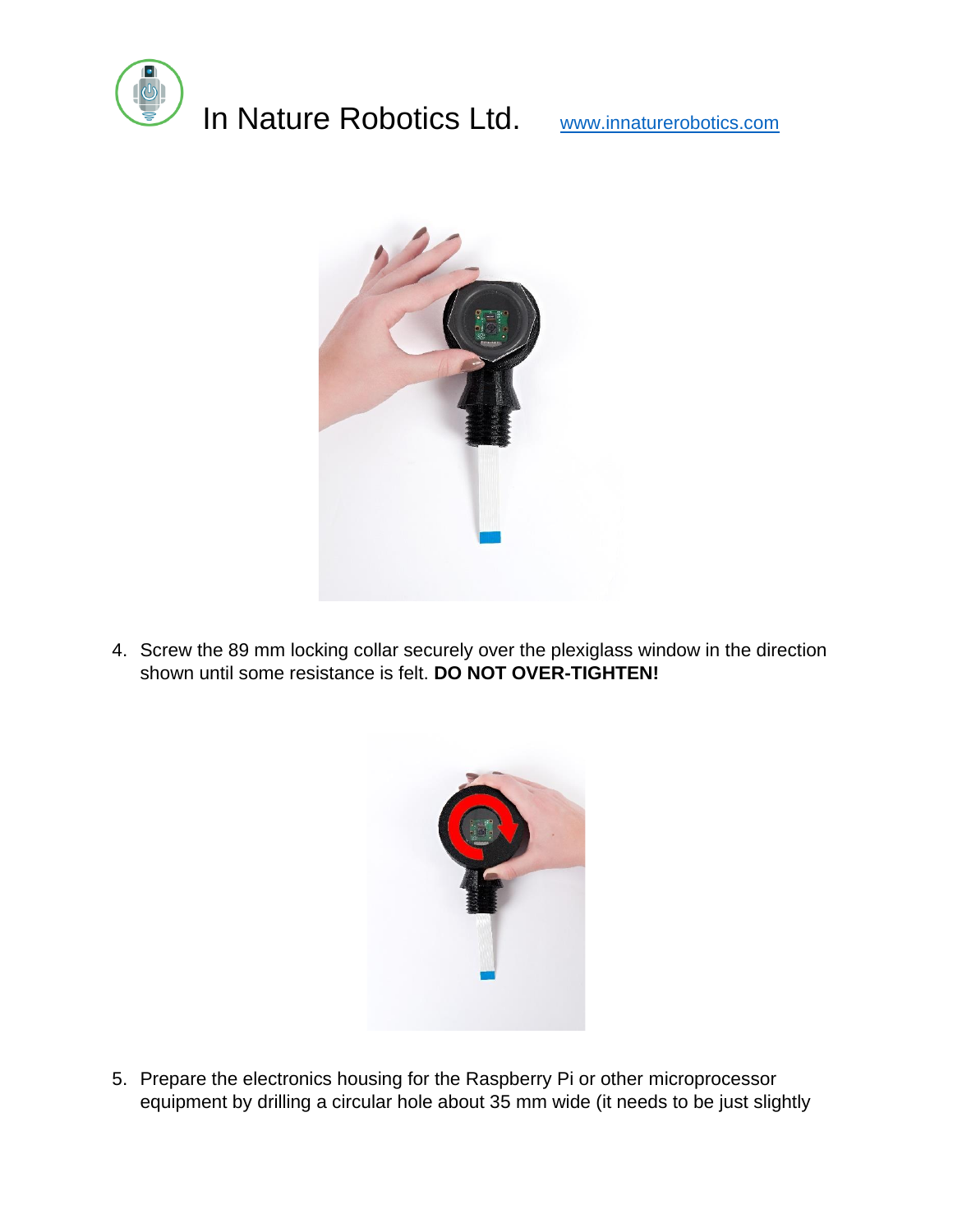

In Nature Robotics Ltd. [www.innaturerobotics.com](http://www.innaturerobotics.com/)

wider than the outer thread diameter on the stem of the WeatherBox). Ensure that any burrs or other irregularities are removed after drilling.

- 6. Slide the smaller (35 mm x 3.5 mm) O-ring over the threaded stem of the WeatherBox. We recommend rubbing a small amount of silicone grease on the Oring prior to installation, to help preserve it for long-term use.
- 7. Insert the threaded stem of the WeatherBox into the hole created in step 5 and slide the hex locking nut over the ribbon cable and tighten it onto the threaded end so that the smaller O-ring makes a good seal against the top of the electronics enclosure. Just hand-tighten with a reasonable amount of force.
- 8. Connect the free end of the ribbon cable onto your other equipment (ex: Raspberry Pi computer board) and test it out. If the Raspberry Pi camera board is not suitably level within the WeatherBox, the rim of the WeatherBox might be visible in your pictures. Unscrew and remove the plexiglass plate and use the erasure from a pencil or similar device to genly poke down the corners of the circuit board. Replace the plexiglass plate as in step 3 and try taking another picture.